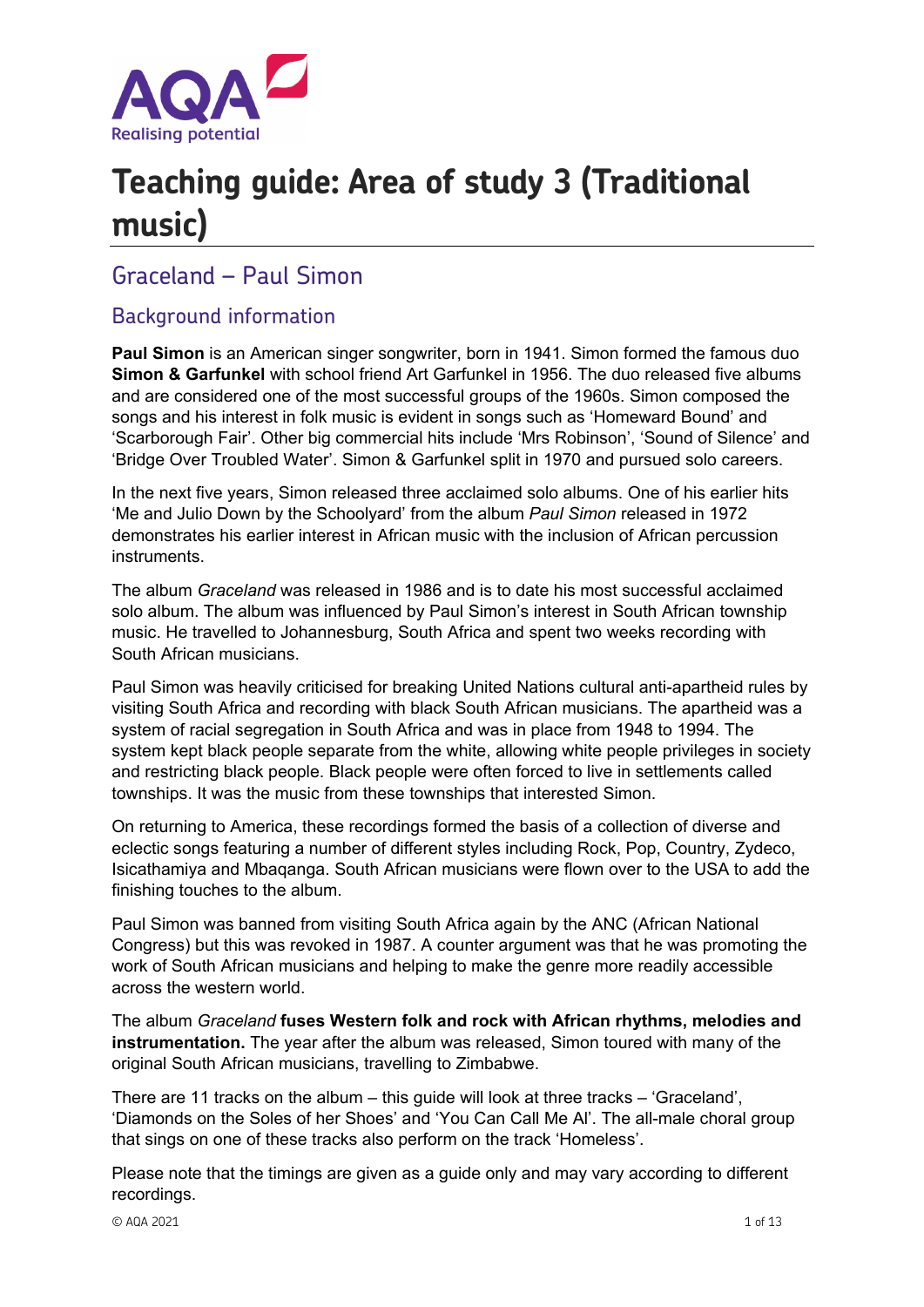# 'Graceland' from Graceland

#### **Instrumentation/personnel:**

#### **South African performers:**

Guitar - Ray Chikapa Phiri

Fretless bass – Bathiki Kumalo

Drums – Vusi Khumalo

Percussion – Makhaya Mahlangu

Pedal steel guitar – Demola Adepoju

#### **Western performers:**

Vocals – Paul Simon, Everly Brothers (Don Everly and Phil Everly)

Backing vocals – Paul Simon

#### **Context of the song**

Graceland, in Memphis, Tennessee was the home of the legendary singer Elvis Presley. Elvis was buried there and fans regularly make the trip to pay homage to their idol. In the song, Simon talks about making the trip, but the song is also about the recent break-up of his second marriage. The initial idea of the 'Graceland' title came from the fact that he thought the song had a flavour of Sun Records country sound from the 1950s and 60s and the early Elvis recordings had this sound. The very simple rhythm forms the basis of the song, it is a simple eight beat rhythm with alternating bass and snare drum.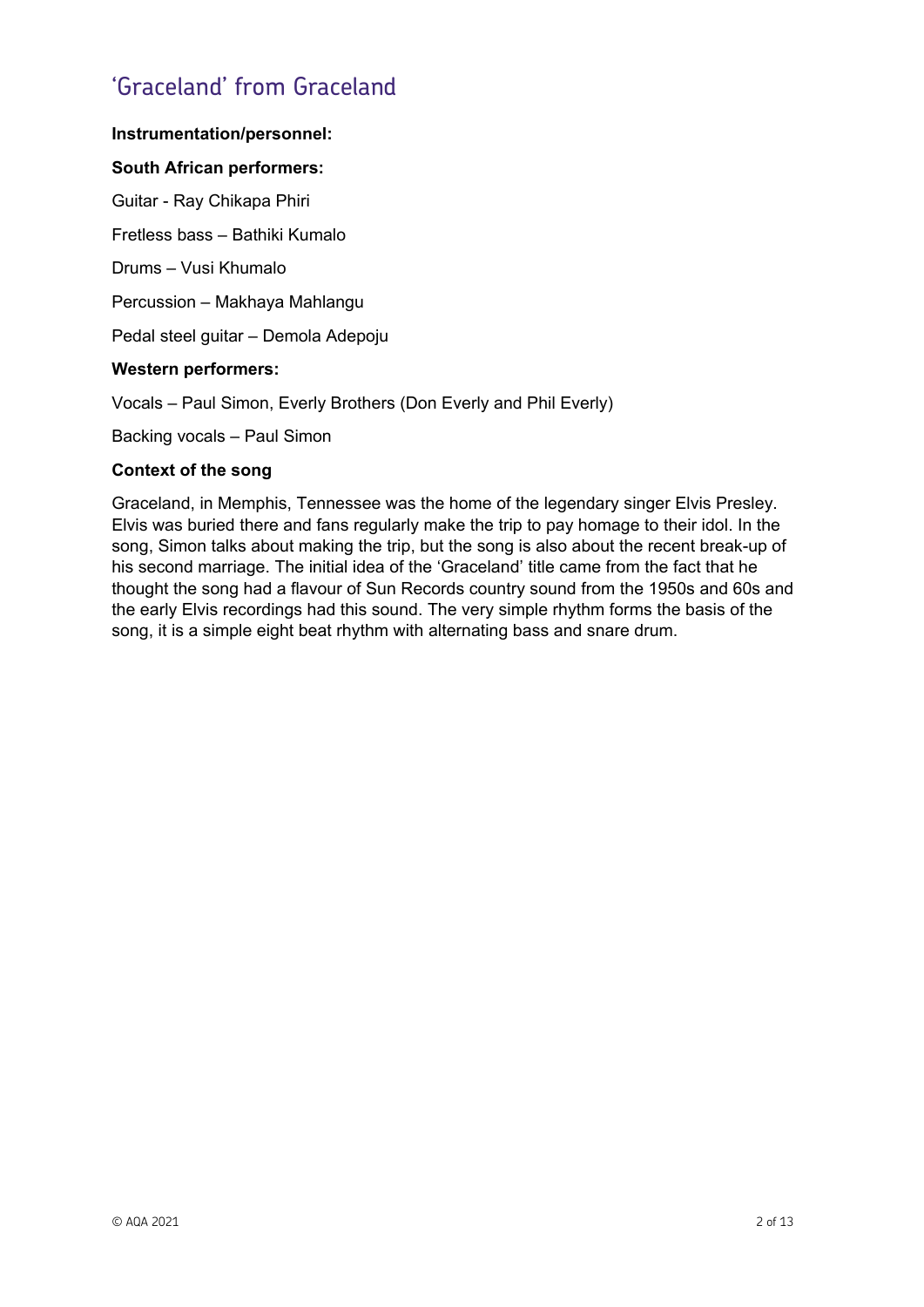# **Structure**

### Verse/chorus form

| Verse/chorus                         | <b>Bars</b>                                 | <b>Track time</b> | <b>Description</b>                                                                                                                                                                                                                                                                                                                                                                                                                                                                                                                                                                                                                                                                                                                                                                                                                                                                                                                                                                   |
|--------------------------------------|---------------------------------------------|-------------------|--------------------------------------------------------------------------------------------------------------------------------------------------------------------------------------------------------------------------------------------------------------------------------------------------------------------------------------------------------------------------------------------------------------------------------------------------------------------------------------------------------------------------------------------------------------------------------------------------------------------------------------------------------------------------------------------------------------------------------------------------------------------------------------------------------------------------------------------------------------------------------------------------------------------------------------------------------------------------------------|
| Long<br>instrumental<br>introduction | <b>Bars 1-20</b><br>$(20 \text{ bars})$     | $0 - 41"$         | Bars $1 - 8$ (0-16") tonic chord (E/I).<br>Bars 1 - 4 repeated.<br>Fretless bass guitar opens with a slide/glissando<br>onto the tonic pedal note (E) which is<br>held/sustained for two bars. The pedal note is<br>played an octave lower in bars 3 and 4.<br>Acoustic guitar & electric guitar play tonic chord in<br>second inversion in a repeated rhythmic pattern.<br>Drum kit: bass drum on all four crotchet beats,<br>snare drum and hi-hat on off-beats. An open hi-<br>hat is added in the repeat of bars $1 - 4$ on the half<br>beat of beat 2 in bars 1 and 3. Shaker plays<br>continuous semiquavers. Claves play on off-beats<br>of beats 3 and 4 and are joined by tambourine<br>and wood block in bars 1 and 3.<br>Sampled hand claps are added in the repeat of<br>bars $1 - 4$ .<br>Bars 9 - 20 tonic chord moves briefly to chord A/IV<br>and the harmony is extended to include chords<br>B/V & C#m/VI. Introduction ends with perfect<br>cadence (B/V to E/I). |
|                                      |                                             |                   | Bass plays an ostinato on the root of each chord,<br>leaping up and down the octave.<br>African pedal steel guitar plays an off-beat<br>syncopated triadic melodic pattern<br>(falling/descending then rising/ascending) from                                                                                                                                                                                                                                                                                                                                                                                                                                                                                                                                                                                                                                                                                                                                                        |
| Verse 1                              | <b>Bars 21-</b><br>28<br>$(8 \text{ bars})$ | 41"-56"           | bar 13 (25").<br>Verse 1 is a shortened verse being only a second<br>half of a full verse.<br>Paul Simon's lead vocals have a limited range<br>using pentatonic scale $(E, F#, G#, B &E#)$ and<br>are entirely syllabic.<br>Two 2-bar vocal phrases both starting with an<br>anacrusis.<br>Pedal steel guitar plays 2-bar off-beat triadic<br>melodic pattern (from the introduction) after the<br>vocal phrases (call & response).<br>Chords E/I, A/IV, C#m/VI & B/V - each chord is<br>played for 2 bars (slow harmonic pace but doesn't<br>feel slow due to the tempo).                                                                                                                                                                                                                                                                                                                                                                                                           |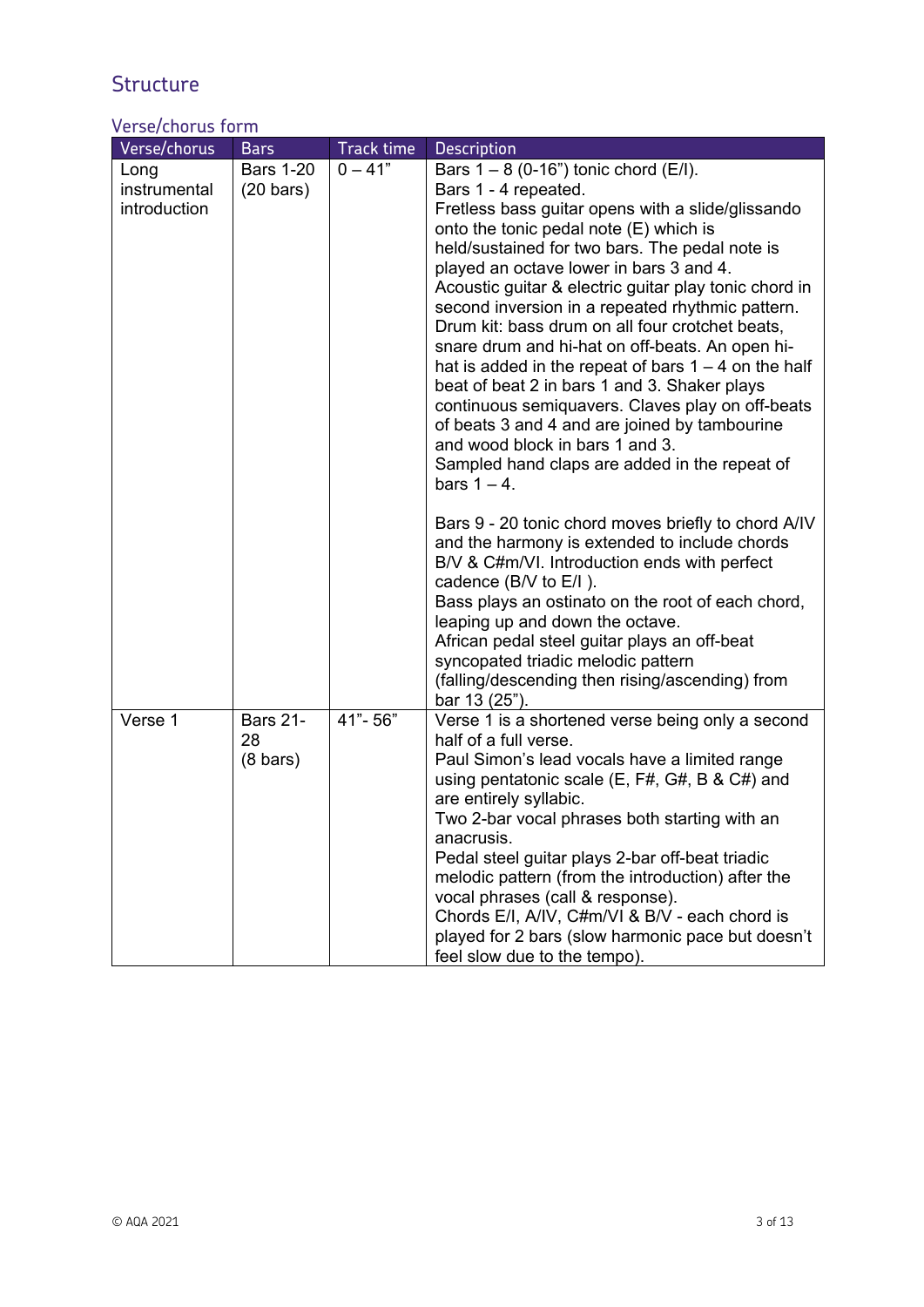| Verse/chorus        | <b>Bars</b>                                  | <b>Track time</b>  | <b>Description</b>                                                                                                                                                                                                                                                                                                                                                                                                                                                                                                                                                                                                                                                                                                                                                                                                                                                                                                                                                                                                    |
|---------------------|----------------------------------------------|--------------------|-----------------------------------------------------------------------------------------------------------------------------------------------------------------------------------------------------------------------------------------------------------------------------------------------------------------------------------------------------------------------------------------------------------------------------------------------------------------------------------------------------------------------------------------------------------------------------------------------------------------------------------------------------------------------------------------------------------------------------------------------------------------------------------------------------------------------------------------------------------------------------------------------------------------------------------------------------------------------------------------------------------------------|
| Chorus 1            | <b>Bars 29-</b><br>44<br>$(16 \text{ bars})$ | 56"-1'29"          | Four 4-bar vocal phrases in pattern A-B-C-B. The<br>chorus is mainly syllabic. The title hook<br>'Graceland' features a falling third (G# to E) & is in<br>three of the phrases here (A, B and repeat of B).<br>Phrase A has a small range of only three notes:<br>E, F# & G#. The melodic movement is therefore<br>mainly stepwise with some leaps of a third.<br>Phrase B has a wider range, opening with E<br>(octave above E in phrase A). The melodic<br>movement starts triadic, includes more leaps<br>(sixth on lyrics -lies and we) and ends with<br>the title hook.<br>Phrase C starts on the dominant note (B) and<br>includes repeated notes.<br>The return of phrase B opens with an off-beat<br>octave leap.<br>The electric guitar and bass guitar play a rising<br>syncopated arpeggio fill in octaves after each                                                                                                                                                                                     |
| Verse 2             | <b>Bars 45-</b><br>64<br>$(20 \text{ bars})$ | $1'29" -$<br>2'09" | vocal phrase.<br>The first full verse opens with a 2-bar instrumental<br>introduction where the guitar plays repeated<br>chords<br>Pedal steel guitar triadic melodic pattern is played<br>with the vocal phrases rather than in between the<br>vocal phrases.<br>Paul Simon's lead vocal line includes triplet<br>quavers and a dotted rhythm in opening phrase.<br>Bongos play a fill at the end of the first half of the<br>verse, just before the lyrics "and she said<br>$losing$ ".<br>The lead vocals emphasise the word "losing" by<br>holding the first syllable on for three beats.<br>Contrasting with a mostly continuously moving<br>(mainly quaver) vocal line. The lead vocal line is<br>mostly stepwise with the phrase "Ev'rybody sees<br>you're blown apart" descending from tonic note E<br>down an octave.<br>In the second half of the verse (bar 57/1'54")<br>backing vocals sing "ooh" in 2-part harmony.<br>These are sung as a variety of two bar sustained<br>notes and stepwise crotchets. |
| Chorus <sub>2</sub> | <b>Bars 65-</b><br>80<br>$(16 \text{ bars})$ | $2'09" -$<br>2'43" | Repeat of chorus 1 with altered lyrics in places<br>resulting in altered rhythms. Multi-tracking has<br>allowed Paul Simon to sing a harmony line with<br>his lead vocals.                                                                                                                                                                                                                                                                                                                                                                                                                                                                                                                                                                                                                                                                                                                                                                                                                                            |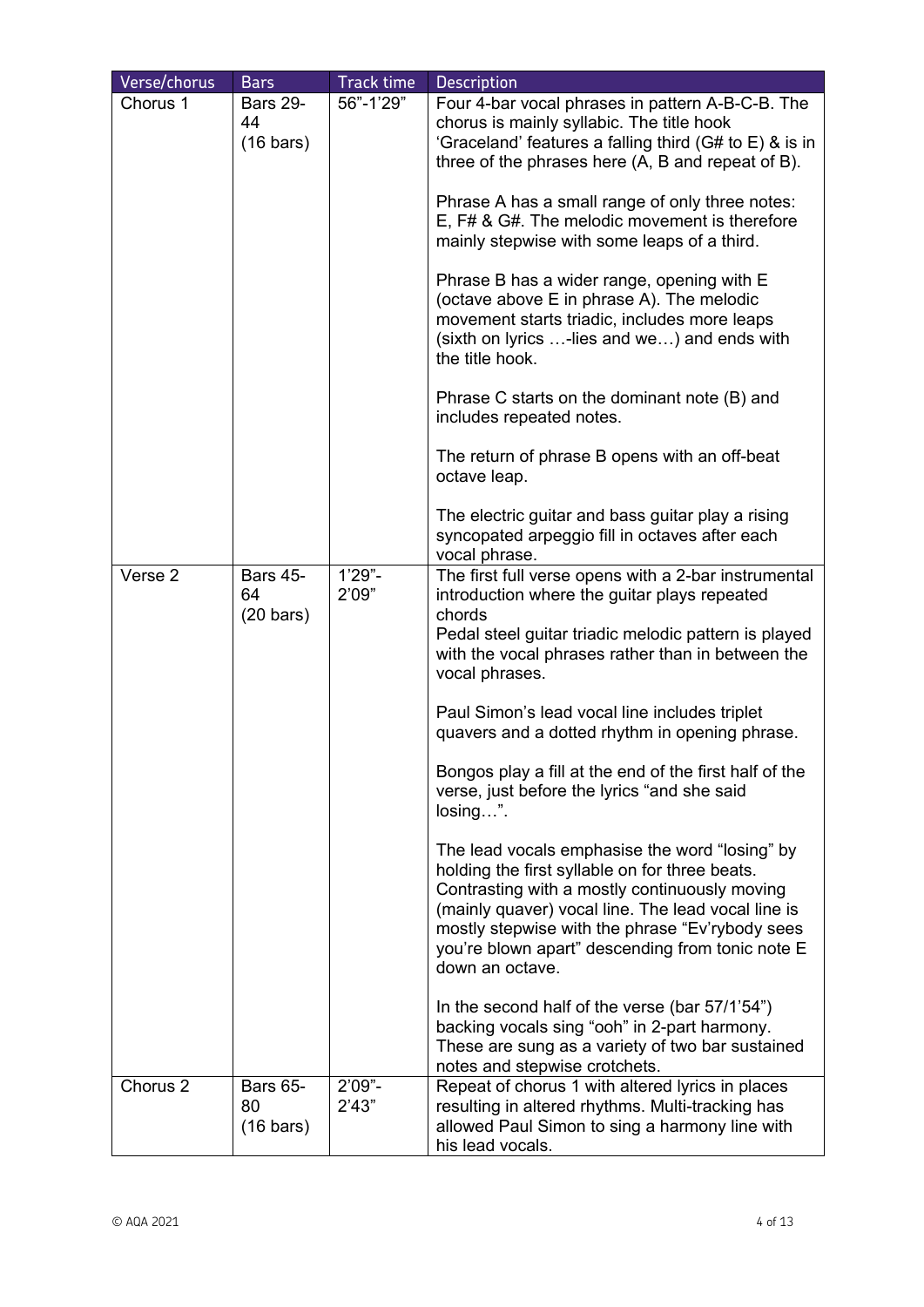| Verse/chorus | <b>Bars</b>                                    | Track time      | <b>Description</b>                                                                                                                                                                                                                                                                                                                                                       |
|--------------|------------------------------------------------|-----------------|--------------------------------------------------------------------------------------------------------------------------------------------------------------------------------------------------------------------------------------------------------------------------------------------------------------------------------------------------------------------------|
| Verse 3      | <b>Bars 81-</b><br>100<br>$(20 \text{ bars})$  | $2'43''-3'24"$  | The first vocal phrase is extended and as a result,<br>the second vocal phrase is displaced to allow a<br>gap between these phrases (filled by pedal steel<br>guitar).<br>The phrase "Oh, so this is what she means" (3'00)<br>is half-spoken/sung to aid the story telling.<br>The verse ends with the lead vocals singing "Ooh"<br>in harmony with the backing vocals. |
| Chorus 3     | <b>Bars 101-</b><br>116<br>$(16 \text{ bars})$ | $3'24" - 3'56"$ | Repeat of previous choruses, again with altered<br>lyrics. Some phrases are altered rhythmically and<br>melodically. Lead vocals are once again<br>harmonised.                                                                                                                                                                                                           |
| Outro        | <b>Bars 117-</b><br>end                        | $3'56" - 4'51"$ | Opens with verses 2 and 3 material (guitar<br>chords). "Ooh" in 2-part harmony over verse 2<br>harmony. Percussion & low pitched vocal sample<br>on beats 2 and 4 in the first 10 bars of the outro.<br>Leads into chorus, vocals sing first part of the<br>chorus (Graceland) and ends with instrumental to<br>fade out.                                                |

#### **Sonority and style**

The repetitive groove played by the fretless bass guitarist is typically African in style. The opening of the song uses the characteristic glissando (slide) of the fretless bass. The pedal steel guitar is popular in both West African music and American country music. The timbre produced by the 'slide' technique compliments that produced by the fretless bass. Reverb is added to the vocals, complimenting the reverb added to the other timbres, notably the pedal steel guitar and electric guitar.

#### **Melody and word setting**

The melody has a range of an octave (E to E) and there is a lot of triadic movement and includes repeated notes. Word setting is mostly syllabic.

#### **Tonality**

E major throughout.

#### **Harmony**

The main chords are I, IV and V with occasional chord VI. In the second part of the introduction, a second inversion of chord IV is played briefly. On a score this can be written as a slash chord A/E, where the chord is A with E in the bass. The chord D is played in the choruses to incorporate the rising syncopated figure played by the electric guitar and bass guitar. The inclusion of D natural gives a very brief sense of tonal ambiguity.

#### **Texture**

Melody (lead vocals) and accompaniment.

#### **Tempo, metre and rhythm**

Moderate tempo of 118bpm. 4/4 time signature throughout; simple quadruple. Percussion provide a continuous pulse but Paul Simon's lead vocals are often quite free rhythmically.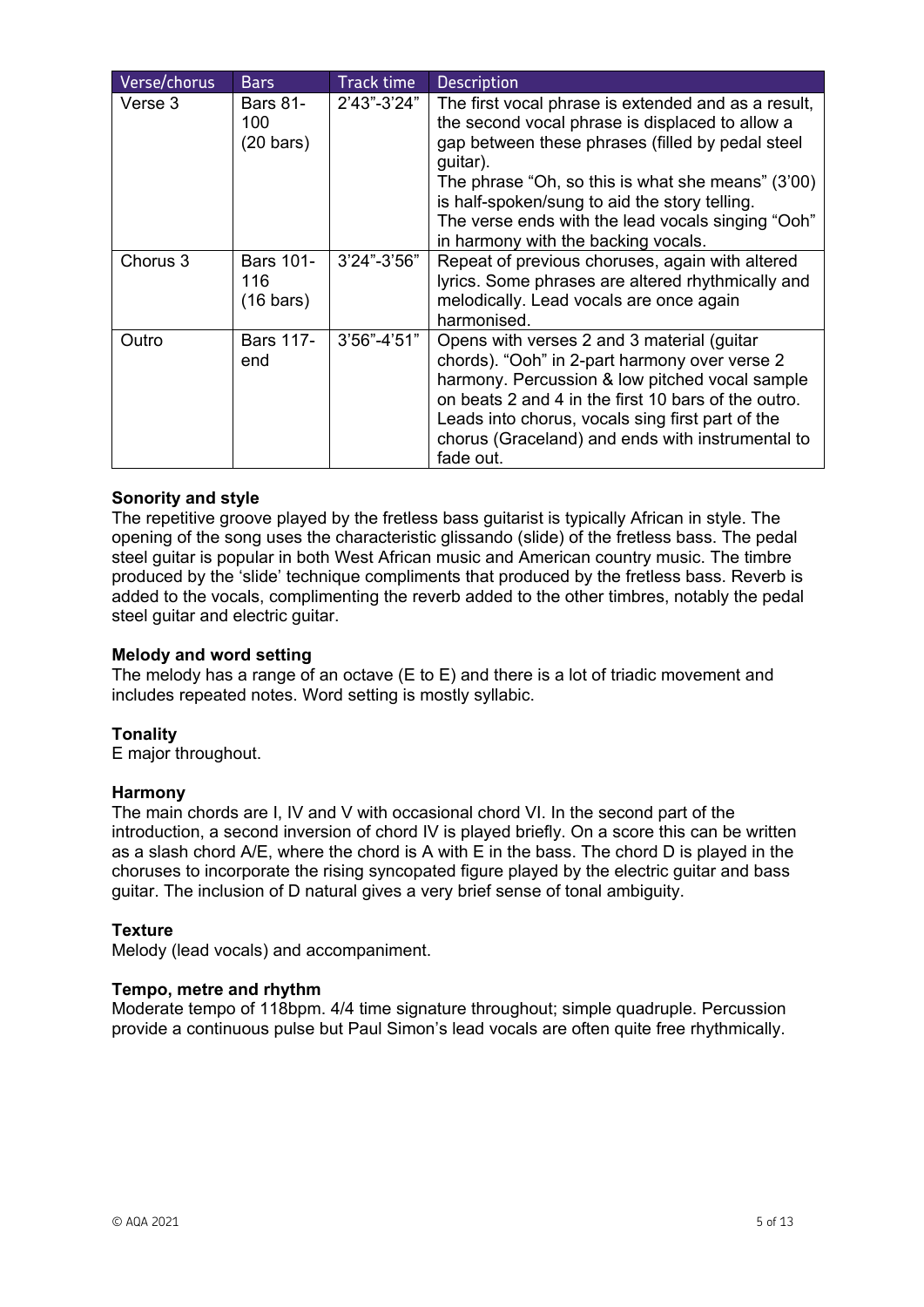# 'Diamonds on the Soles of Her Shoes' from Graceland

#### **Instrumentation/personnel**

#### **South African performers:**

Guitar - Ray Chikapa Phiri

Bass – Bathiki Kumalo

Drums – Isaac Mtshali

Percussion – Youssou N'Dour, Babacar Fate, Assane Thiam

Vocals – Ladysmith Black Mambazo

#### **Western performers:**

Trumpet - Earl Gardner

Tenor saxophone - Lenny Pickett

Alto saxophone - Alex Foster

Vocals – Paul Simon

#### **Context of the song**

'Diamonds on the Soles of Her Shoes' is a song that is in two contrasting parts/sections. The opening introductory section is sung by the South African male a cappella group, Ladysmith Black Mambazo. Paul Simon brought the group back to the USA to complete the recording. The style of singing here is Isicathamiya, a singing style that originates from South African Zulus. An approximate translation of the text is, 'It's not unusual but in our days we see those things happen. They are women, they can take care of themselves'.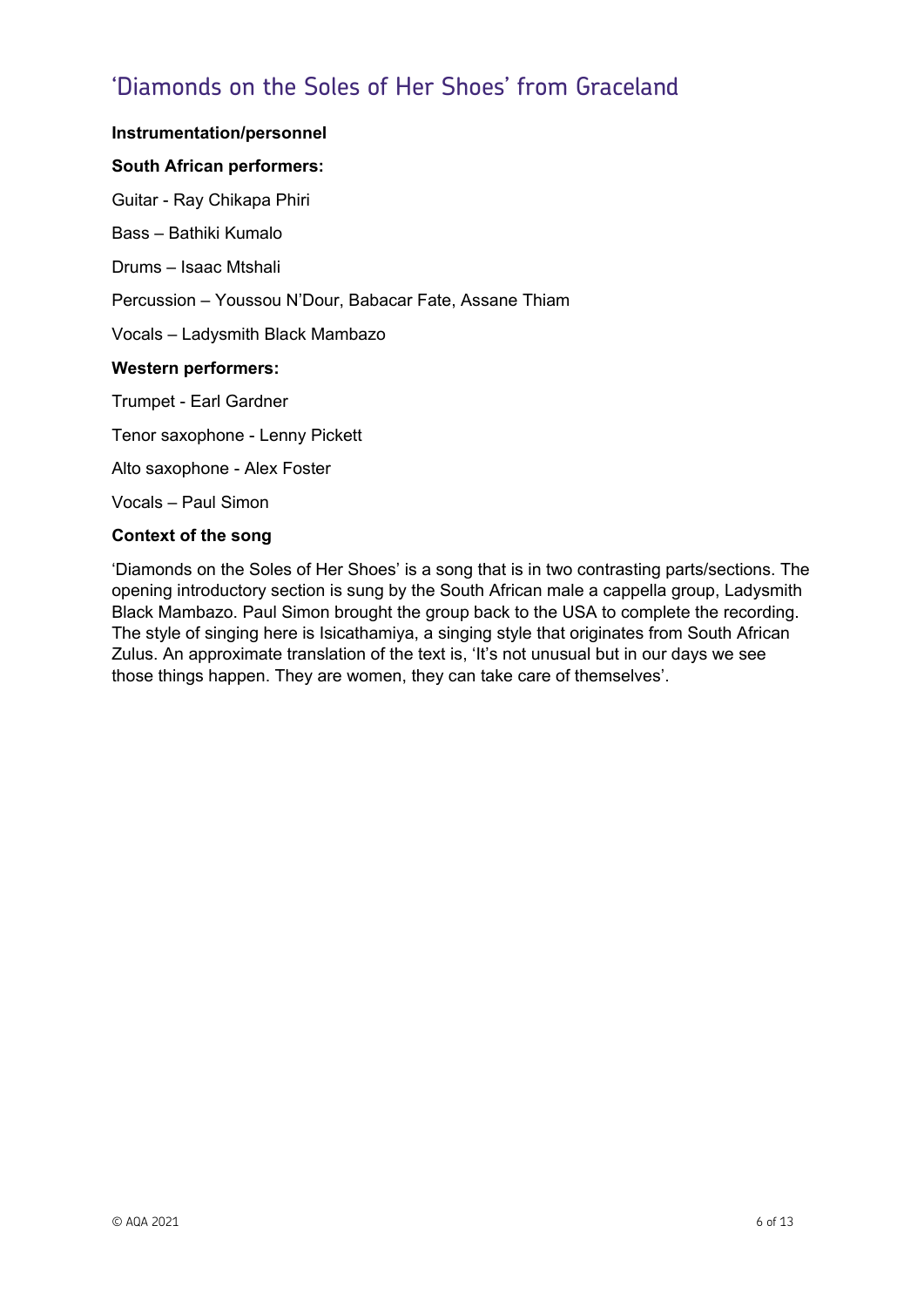## **Structure**

### Section 1

| Verse/chorus                            | <b>Bars</b>                                  | <b>Track time</b> | Description                                                                                                                                                                                                                                                                                                                                                                                                                                                                                                                                                                                                                                                                                                                                                                                                                                                                                                                                                                                                                                                                                                                                                                                       |
|-----------------------------------------|----------------------------------------------|-------------------|---------------------------------------------------------------------------------------------------------------------------------------------------------------------------------------------------------------------------------------------------------------------------------------------------------------------------------------------------------------------------------------------------------------------------------------------------------------------------------------------------------------------------------------------------------------------------------------------------------------------------------------------------------------------------------------------------------------------------------------------------------------------------------------------------------------------------------------------------------------------------------------------------------------------------------------------------------------------------------------------------------------------------------------------------------------------------------------------------------------------------------------------------------------------------------------------------|
| A cappella<br>introduction              | <b>Bars 1-8</b><br>$(8 \text{ bars})$        | $0 - 14"$         | Bars $1 - 8$ (0-14")<br>The African male a cappella group divide into two<br>groups. The first group sings "Awa awa" on an E<br>major triad in 3-part harmony and the second group<br>responds in 4-part harmony. There are four 2-bar<br>phrases that are repeated with variations. The "awa<br>awa" is always the same but the lyrics and melodies<br>change in the response. The responses are centred<br>around an E major triad with passing notes/chords<br>in between. All phrases start off-beat, the response<br>includes syncopation and all phrases are homo-<br>rhythmic.                                                                                                                                                                                                                                                                                                                                                                                                                                                                                                                                                                                                             |
| A cappella<br>intro with<br>lead vocals | Bars 9-<br>16<br>$(8 \text{ bars})$          | 14"-28"           | The a cappella introduction is repeated with a<br>change to the last phrase and now acts as an<br>accompaniment. Paul Simon sings a new melody in<br>English with the accompaniment. His vocal line is<br>much more western in style, completing the fusion<br>between African and American.<br>Paul Simon's lead vocals have a narrow pitch range<br>and are centred around the tonic chord (E major),<br>namely E and G#. The second degree of the scale,<br>F#, is included either as a passing note or as an<br>appoggiatura. For example, "girl" near the start of<br>the first phrase and "boy" near the start of the<br>second phrase are sung on F# appoggiatura<br>moving back up to G#.<br>The second phrase ("He's a poor") opens with a<br>leap of a sixth and slightly expands the range with<br>the inclusion of the note B. Most of the lead vocal<br>line is conjunct with repetitions of the note G#.<br>Paul Simon's last phrase "empty as a pocket" is<br>also sung by the a cappella group. The whole of<br>this passage is beautifully recorded with just<br>enough delay and reverb to give it an ethereal<br>quality, almost as if it were recorded in an echo<br>chamber. |
| A cappella<br>title hook<br>section     | <b>Bars 17-</b><br>32<br>$(16 \text{ bars})$ | 28"-56"           | Paul Simon opens the first two phrases here with<br>"ta na na" and this phrase is harmonised by one<br>part of the a cappella group. The other 3-parts of<br>the group sing the phrase antiphonally. All parts<br>sing the second part of the phrase "she got<br>diamonds on the soles of her shoes" in 5-part<br>harmony (Paul Simon's line in doubled an octave<br>lower).<br>The 3rd, 4th, 5th & 6th phrases omit "Ta na na" and<br>the first two words of the main hook ("she got") are<br>omitted. There is a gradual diminuendo on each<br>repeat of the phrase resulting in the final phrase<br>being very soft (pianissimo). The last phrase is<br>slower and Paul Simon ends the section with an<br>appoggiatura that falls down to the tonic note E.                                                                                                                                                                                                                                                                                                                                                                                                                                    |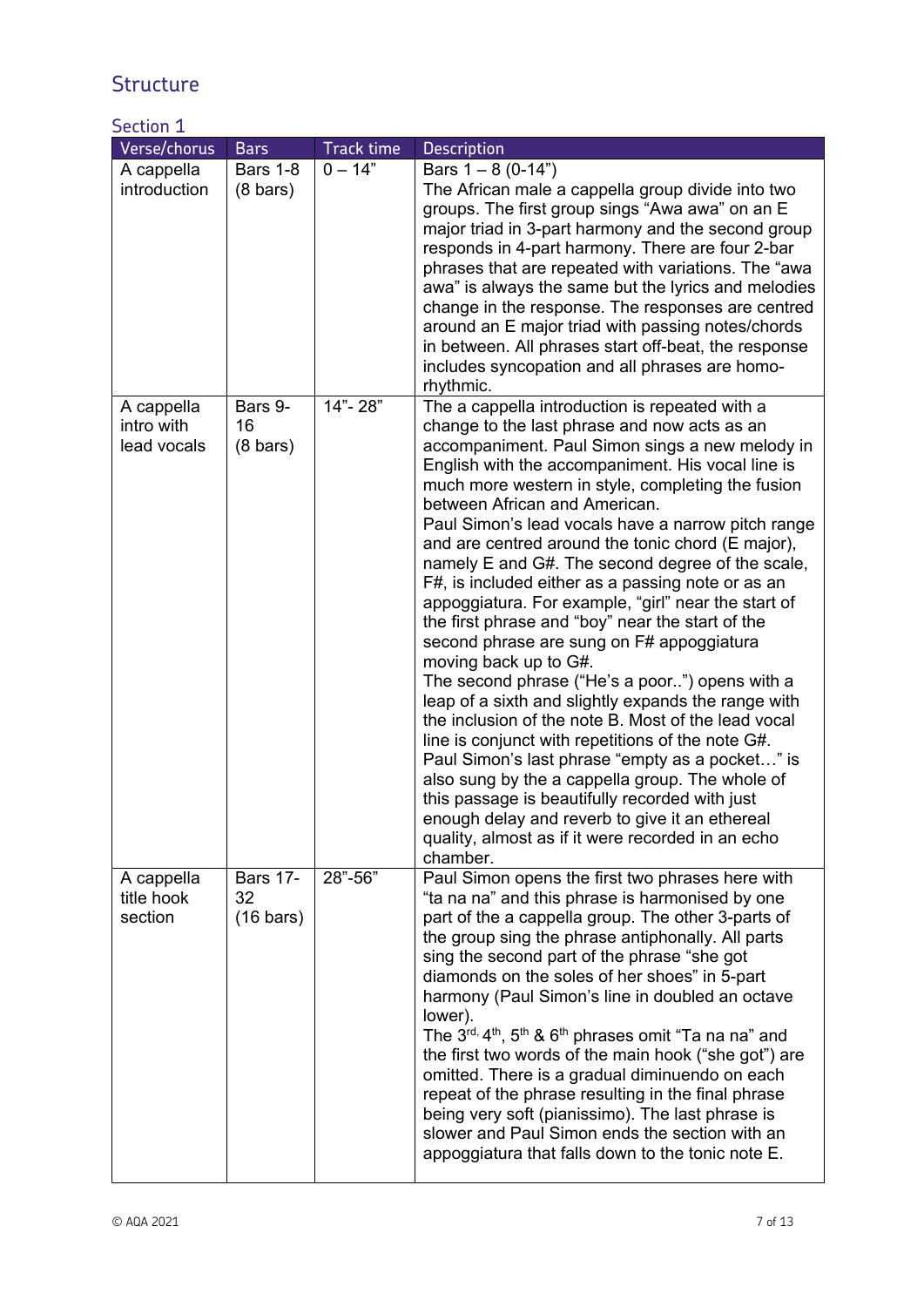| <b>Section 2</b>             |                                              |                           |                                                                                                                                                                                                                                                                                                                                                                                                                                                                                                                                                                                                                                                                                                                                                                                                                                                                                                                                                                                                                                                                                                                                                                                                                                                                                                                            |  |
|------------------------------|----------------------------------------------|---------------------------|----------------------------------------------------------------------------------------------------------------------------------------------------------------------------------------------------------------------------------------------------------------------------------------------------------------------------------------------------------------------------------------------------------------------------------------------------------------------------------------------------------------------------------------------------------------------------------------------------------------------------------------------------------------------------------------------------------------------------------------------------------------------------------------------------------------------------------------------------------------------------------------------------------------------------------------------------------------------------------------------------------------------------------------------------------------------------------------------------------------------------------------------------------------------------------------------------------------------------------------------------------------------------------------------------------------------------|--|
| Verse/chorus                 | <b>Bars</b>                                  | <b>Track time</b>         | <b>Description</b>                                                                                                                                                                                                                                                                                                                                                                                                                                                                                                                                                                                                                                                                                                                                                                                                                                                                                                                                                                                                                                                                                                                                                                                                                                                                                                         |  |
| Instrumental<br>introduction | <b>Bars 33-</b><br>42<br>$(10 \text{ bars})$ | $56" - 1'18"$             | This section opens with an electric guitar solo in a<br>new key, F major. The new key is stated by the<br>opening spread F chord which is followed by a<br>descending passage. Stylistically the section is<br>completely different to the first section. This<br>section seems to be more loosely based on folk<br>rock. In the opening two bars, the melody<br>descends from F (2 above middle C) down two<br>octaves to F below middle C. This opening<br>passage is syncopated and the pulse becomes<br>clearer with the addition of percussion<br>instruments. The electric guitar plays a two bar<br>groove which repeats for the rest of the<br>introduction. The groove is simple and largely<br>based on chords F/I, Bb/IV and C/V. The fretless<br>bass plays a 2 bar groove which is mainly on the<br>root of the chords. It is a very active part with<br>leaps of an octave, a 7 <sup>th</sup> and a 10 <sup>th</sup> .<br>The drum kit plays a short fill in the first 2 bar<br>groove, after which the bass plays on the beat.<br>Snare and hi-hat play on all off-beats. The hi-hat<br>part is varied with open and closed position. The<br>bongos play fast rhythmic patterns that include<br>dotted rhythms, semiquavers, syncopation and off<br>beat notes. The shaker plays continuous<br>semiquavers. |  |
| Verse 1                      | <b>Bars 43-</b><br>66<br>$(24 \text{ bars})$ | $\overline{1'18"}$ -2'10" | The verse consists of 3 8 bar sections. Paul Simon<br>outlines the tonic triad of F at the start of each<br>section. In the first, "People say she's crazy", the<br>opening note is C above middle C. The melodic<br>movement is mainly stepwise/conjunct after the<br>initial triadic movement. The first section ends with<br>the descending phrase "Diamonds on the soles of<br>her shoes", ending on the tonic note F (above<br>middle C).<br>In the second, the opening note is $F(2)$ above<br>middle C) and starts slightly earlier, on the last<br>beat of the first section. The ending phrase<br>"diamonds" is sung as a flowing melisma to<br>contrast the mainly syllabic delivery. The final<br>words of the title are omitted.<br>In the third, the opening note is the same as the<br>first section but with an octave leap. Paul Simon<br>sings "oo" in falsetto. The final phrase of the third<br>section is the same as the final phrase in the first<br>section.<br>The guitar, bass and percussion patterns from the<br>instrumental introduction continue throughout the<br>verse. An acoustic guitar joins in at the start of the<br>second section.                                                                                                                                                 |  |
| <b>Bridge</b>                | <b>Bars 67-</b><br>68<br>$(2 \text{ bars})$  | 2'10"-2'14"               | All instrumental parts continue as in the verse.<br>There is a short descending percussion sound<br>here (possibly a talking drum?).                                                                                                                                                                                                                                                                                                                                                                                                                                                                                                                                                                                                                                                                                                                                                                                                                                                                                                                                                                                                                                                                                                                                                                                       |  |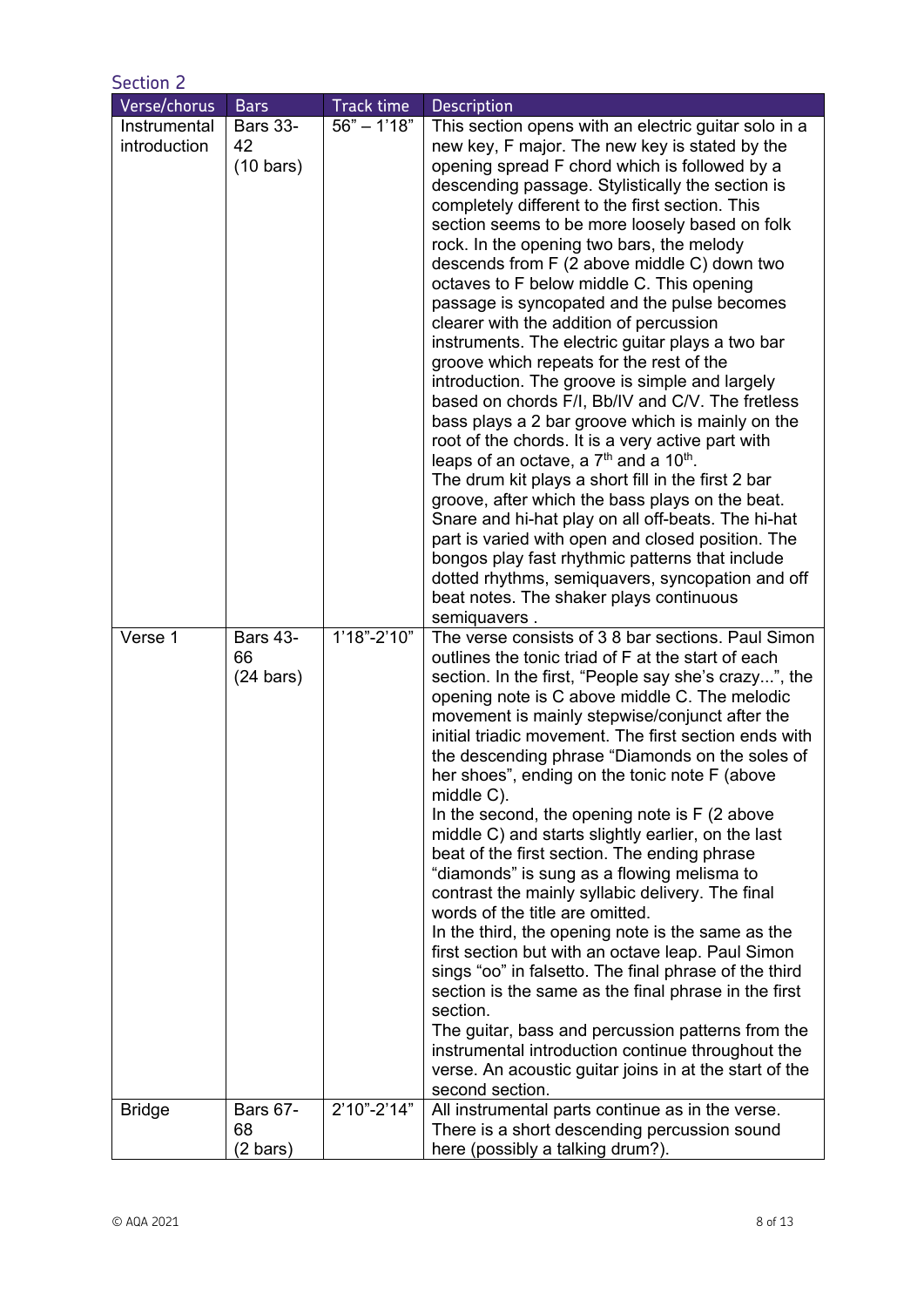| Verse/chorus                             | <b>Bars</b>                                             | Track time                 | <b>Description</b>                                                                                                                                                                                                                                                                                                                                                                                                                                                                                                                                                                                                                                                                                                                                                                                                                                                         |
|------------------------------------------|---------------------------------------------------------|----------------------------|----------------------------------------------------------------------------------------------------------------------------------------------------------------------------------------------------------------------------------------------------------------------------------------------------------------------------------------------------------------------------------------------------------------------------------------------------------------------------------------------------------------------------------------------------------------------------------------------------------------------------------------------------------------------------------------------------------------------------------------------------------------------------------------------------------------------------------------------------------------------------|
| Instrumental<br>section<br>Verse 2 intro | Bars 69-<br>76<br>$(8 \text{ bars})$<br><b>Bars 77-</b> | 2'14"-2'32"<br>2'32"-2'49" | Staccato homophonic syncopated chords played<br>by the horn section (alto sax, trumpet and tenor<br>sax). These have been recorded twice and panned<br>on each channel, but the left channel recording<br>has a modified rhythm to give it extra punch. As<br>with other tracks, lots of delay and reverb is added<br>to enrich the texture.<br>Structured in 2 bar phrases, still chords F/I, Bb/IV<br>and C/V but first chord F/I moves to Bb/IV slightly<br>sooner.<br>The bass groove has slightly changed to<br>accommodate the chords and still includes octave<br>leap. The electric guitar groove from the verse has<br>stopped and now plays in between the horn<br>chords, as does the acoustic guitar. The drum kit<br>now includes a floor tom and a ride bell. Shakers<br>and bongos continue as before.<br>Instrumentation from verse 1 with falsetto vocals |
|                                          | 84 (8<br>bars)                                          |                            | (woo) ending with a lovely fluid, improvised fretless<br>bass solo.                                                                                                                                                                                                                                                                                                                                                                                                                                                                                                                                                                                                                                                                                                                                                                                                        |
| Verse 2                                  | <b>Bars 85-</b><br>108<br>$(24 \text{ bars})$           | 2'49"-3'41"                | Repeat of verse 1 but with variations in melody<br>and rhythm due to the change in lyrics. The third<br>section (last 8 bars) is the same as in verse 1 but<br>Paul Simon extends the word "diamonds" as a<br>melisma. This overlaps into the bridge section.                                                                                                                                                                                                                                                                                                                                                                                                                                                                                                                                                                                                              |
| <b>Bridge</b>                            | <b>Bars 109-</b><br>110<br>$(2 \text{ bars})$           | $3'41" - 3'45"$            | Repeat of bridge (with overlapping vocals).                                                                                                                                                                                                                                                                                                                                                                                                                                                                                                                                                                                                                                                                                                                                                                                                                                |
| Instrumental<br>section                  | <b>Bars 111-</b><br>118<br>$(8 \text{ bars})$           | 3'45"-4'03"                | Repeat of instrumental section.                                                                                                                                                                                                                                                                                                                                                                                                                                                                                                                                                                                                                                                                                                                                                                                                                                            |
| Verse 3 intro                            | <b>Bars 119-</b><br>124 (6<br>bars)                     | 4'03-4'16"                 | Slightly shorter than the introduction to verse 2.<br>The horn section play three descending chords<br>after Paul Simon sings "woo".                                                                                                                                                                                                                                                                                                                                                                                                                                                                                                                                                                                                                                                                                                                                       |
| Verse 3                                  | <b>Bars 125-</b><br>130 (6<br>bars)                     | 4'16"-4'29"                | Shortened verse with only 6 bars of second<br>section.                                                                                                                                                                                                                                                                                                                                                                                                                                                                                                                                                                                                                                                                                                                                                                                                                     |
| Outro                                    | Bars 131 -<br>end                                       | 4'29"-5'49"                | Long outro that repeats the 2 bar phrase "ta na na<br>na na" with Paul Simon harmonised by the a<br>capella group from section 1 of the song. The<br>instrumentation from the verse continues. After 24<br>bars (5'20") all instruments stop playing leaving the<br>vocals and the bongos. The bongos play<br>improvised rhythms whilst the vocals continue to<br>repeat the phrase. The song ends with a long slow<br>fade out.                                                                                                                                                                                                                                                                                                                                                                                                                                           |

### **Tonality**

Section one is in E major and section two is in the unrelated key, F major.

#### **Harmony**

In the second section the chords are I, IV and V in F major.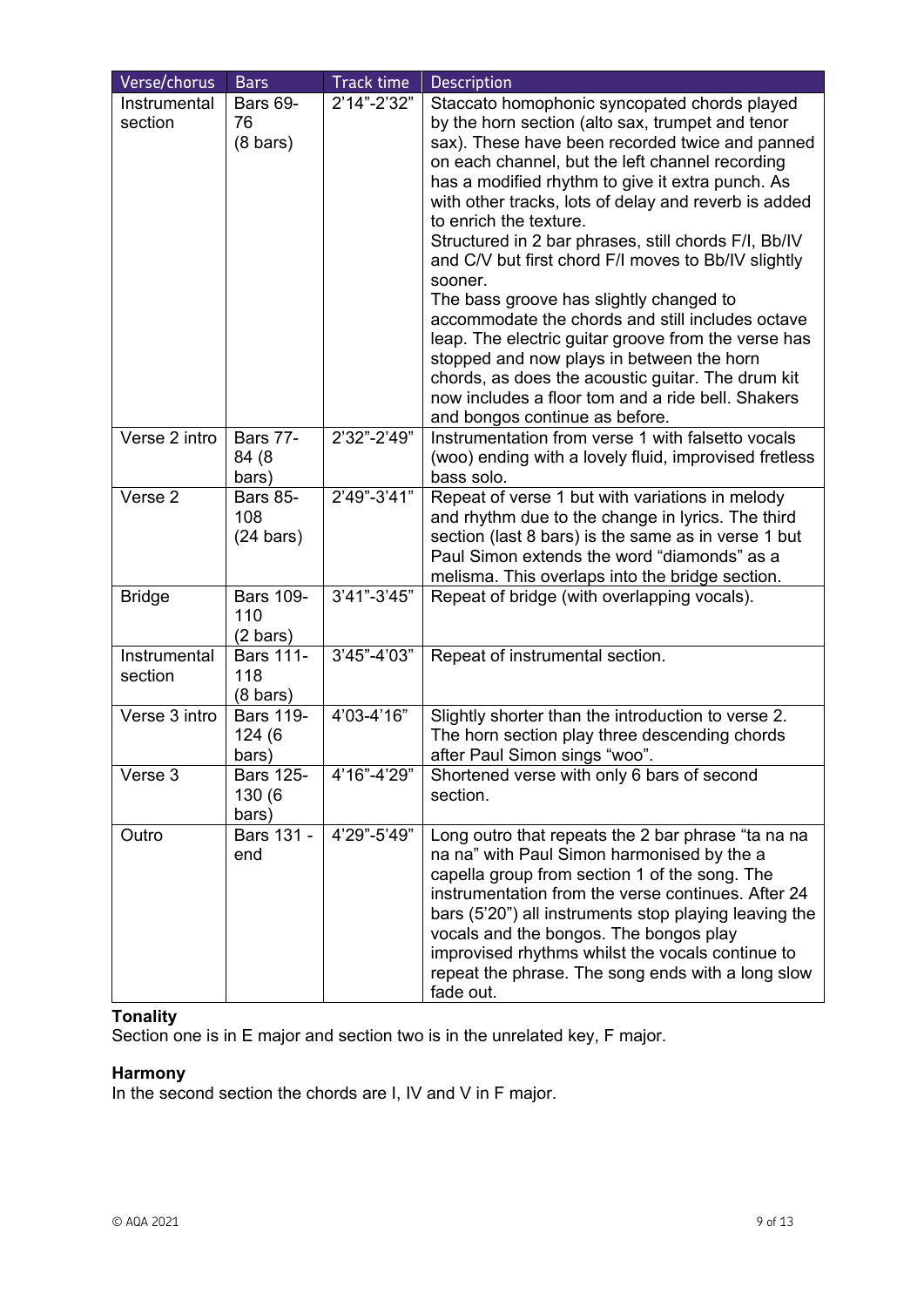#### **Tempo, metre and rhythm**

Section one has a moderate tempo with a slight rallentando at the end of the section. Section two is slightly slower. 4/4 time signature throughout; simple quadruple. Section one is performed with a slight shuffle beat. Paul Simon's lead vocals are often quite free rhythmically.

## 'You Can Call Me Al' from Graceland

#### **Instrumentation/personnel**

#### **South African performers**:

Guitar - Ray Chikapa Phiri

Bass – Bathiki Kumalo

Drums – Isaac Mtshali

#### **Western performers**:

Percussion - Ralph Macdonald

Synthesizer - Rob Mounsey

Six string electric bass - Paul Simon

Guitar synthesizer - Adrian Belew

Bass and baritone saxophone - Ronald E.Cuber

Trumpets – Jon Faddis, Ronald E.Brecker, Lewis Michael Solaf, Alan Rubin

Trombones – David W.Bargeron, Kim Allan Cissel

Pennywhistle – Morris Goldberg

Lead and background vocals – Paul Simon

The title for this song came about from an incident at a party that Paul Simon attended with his first wife, Peggy Harper. Also present at the party was the French composer who inadvertently referred to Paul Simon as 'Al' and Peggy as 'Betty'. The first part of the song appears to be describing a man going through a mid-life crisis and reflecting on his life – 'Why am I soft in the middle? Where's my wife and family? What if I die here? Who will be my role model?' As the song progresses, by the third verse the theme becomes more biographical, reflecting on Paul Simon's travels to South Africa.

Unlike most of the songs on the album Graceland, 'You Can Call Me Al' was recorded entirely at the Hit Factory in New York. It was the first and most successful single from the album. This is not surprising given the infectious nature of the song, upbeat tempo, major tonality and stylistic qualities of dance music, including an 8-piece horn section.

There is quite a lot of tape delay on Paul Simon's vocal track. His engineer, Roy Halee was having trouble making the rapid and intricate consonant sounds in the vocal track stand out and be audible.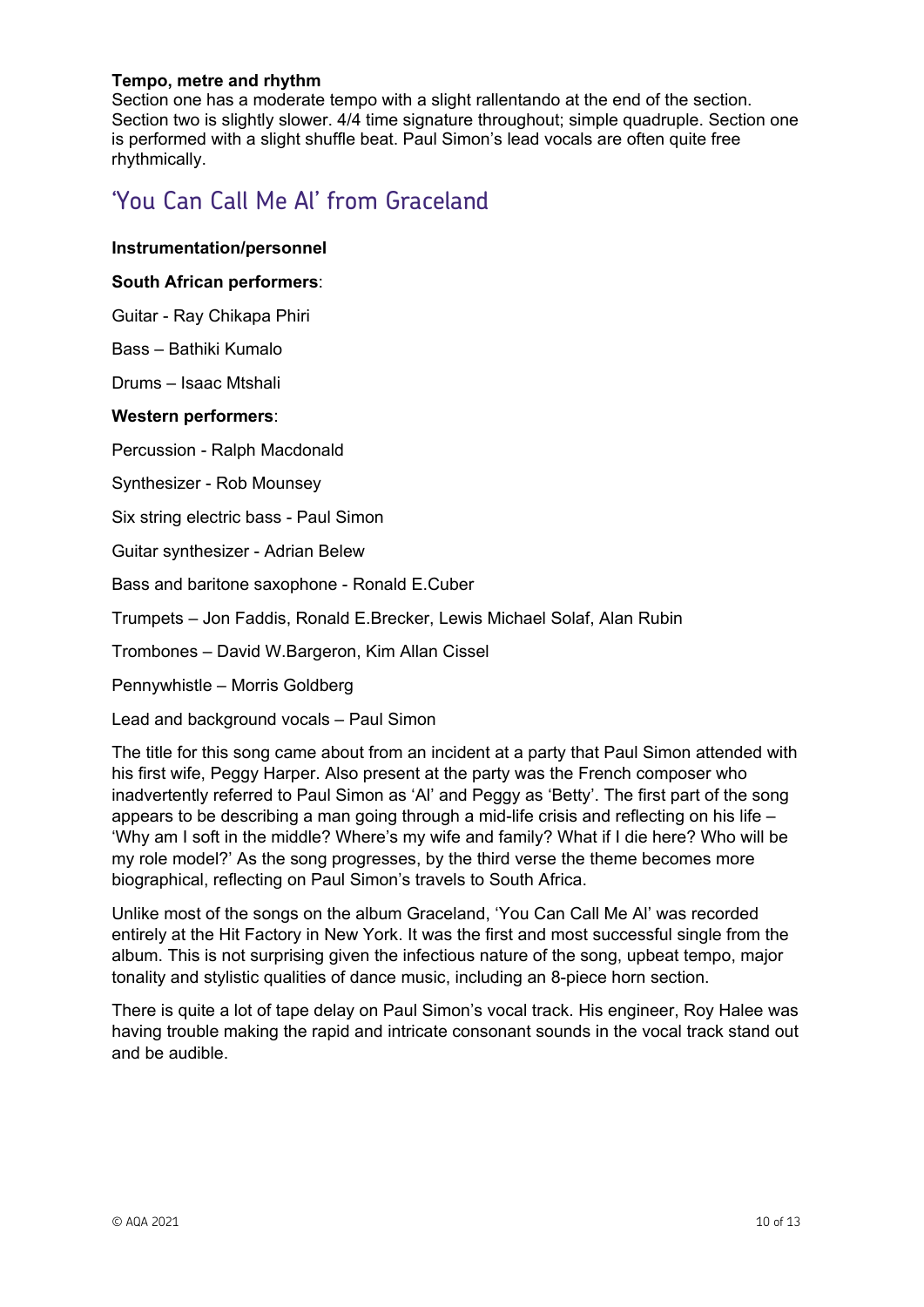# **Structure**

### Verse/chorus form

| Verse/chorus | <b>Bars</b>                             | <b>Track time</b> | Description                                                                                                                                                                                                                                                                                                                                                                                                                                                                                                                                                                                                                                                                                                                                                                                                                                                                                                                                                                                                                                                                                                                                                                                                                                                                                                                                                                                                                                                                                                                                                          |
|--------------|-----------------------------------------|-------------------|----------------------------------------------------------------------------------------------------------------------------------------------------------------------------------------------------------------------------------------------------------------------------------------------------------------------------------------------------------------------------------------------------------------------------------------------------------------------------------------------------------------------------------------------------------------------------------------------------------------------------------------------------------------------------------------------------------------------------------------------------------------------------------------------------------------------------------------------------------------------------------------------------------------------------------------------------------------------------------------------------------------------------------------------------------------------------------------------------------------------------------------------------------------------------------------------------------------------------------------------------------------------------------------------------------------------------------------------------------------------------------------------------------------------------------------------------------------------------------------------------------------------------------------------------------------------|
| Introduction | <b>Bars 1-8</b><br>$(8 \text{ bars})$   | $0 - 15"$         | The synthesised brass, synthesised guitar and<br>electric guitar play a two bar homophonic riff. The<br>riff is based on chords F/I, C/V and Bb/IV and it is<br>the main theme from the chorus. The riff starts on<br>beat 2 with chord F, the top note of the chord<br>descends by step to chord C on beat 3. The top<br>note of this chord then descends by step to chord<br>Bb on the half beat of beat 4.<br>The second bar of the riff is almost identical as<br>the first bar but ascends on the final chord to F.<br>Prominent bass and drum kit enter in bar 3 on the<br>second playing of the riff. Slap bass and drum kit<br>play their own repetitive groove. The drum groove<br>consists of a very simple four beat pattern with<br>the bass drum on beats 1, 2 and 3 and the snare<br>on the fourth beat. The hi-hat plays continuous<br>quavers with open hi-hat on some of the off-<br>beats. The drums play a fill (includes toms) in the<br>last bar leading into verse 1.                                                                                                                                                                                                                                                                                                                                                                                                                                                                                                                                                                          |
| Verse 1      | <b>Bars 9-24</b><br>$(16 \text{ bars})$ | 16"-44"           | The verse consists of two eight bar sections. In<br>the first section Paul Simon's lead vocals are fast<br>paced and highly conversational. He sings them<br>quite freely in relation to rhythm. The vocal<br>melody is almost entirely syllabic and the opening<br>phrase is syncopated. The range of the vocal<br>melody is small with only notes F, G, A, Bb and<br>C. Melodic movement is mostly<br>stepwise/conjunct.<br>The synthesised brass have stopped playing and<br>the guitar continues to play a riff which is now in<br>2-part rather than in 3-part harmony. The bass<br>continues the same groove from the introduction.<br>The drum kit groove has changed very slightly -<br>the bass drum plays on all 4 beats with no snare<br>on beat 4. The hi-hat plays rapid semiquavers in<br>the $4th$ (& $8th$ bar). A 4 bar chord pattern is<br>repeated and includes chords F/I, C/V and Gm/II.<br>The second section introduces backing vocals<br>and the fretless bass guitar. The backing vocals<br>sing "mm" on chord F/I in 3-part harmony in<br>alternate bars. The voices slide up to the note on<br>"mm". The fretless bass doubles the lower note of<br>the chord and also slides up to the note with the<br>backing vocals. This is incorporated into a fairly<br>high pitched fretless bass line. The addition of<br>both these parts, fills the texture out. Paul<br>Simon's lead vocals are less rapid in the second<br>section but still fairly fast.<br>The drums play a fill (includes toms) in the last<br>bar leading into chorus 1. |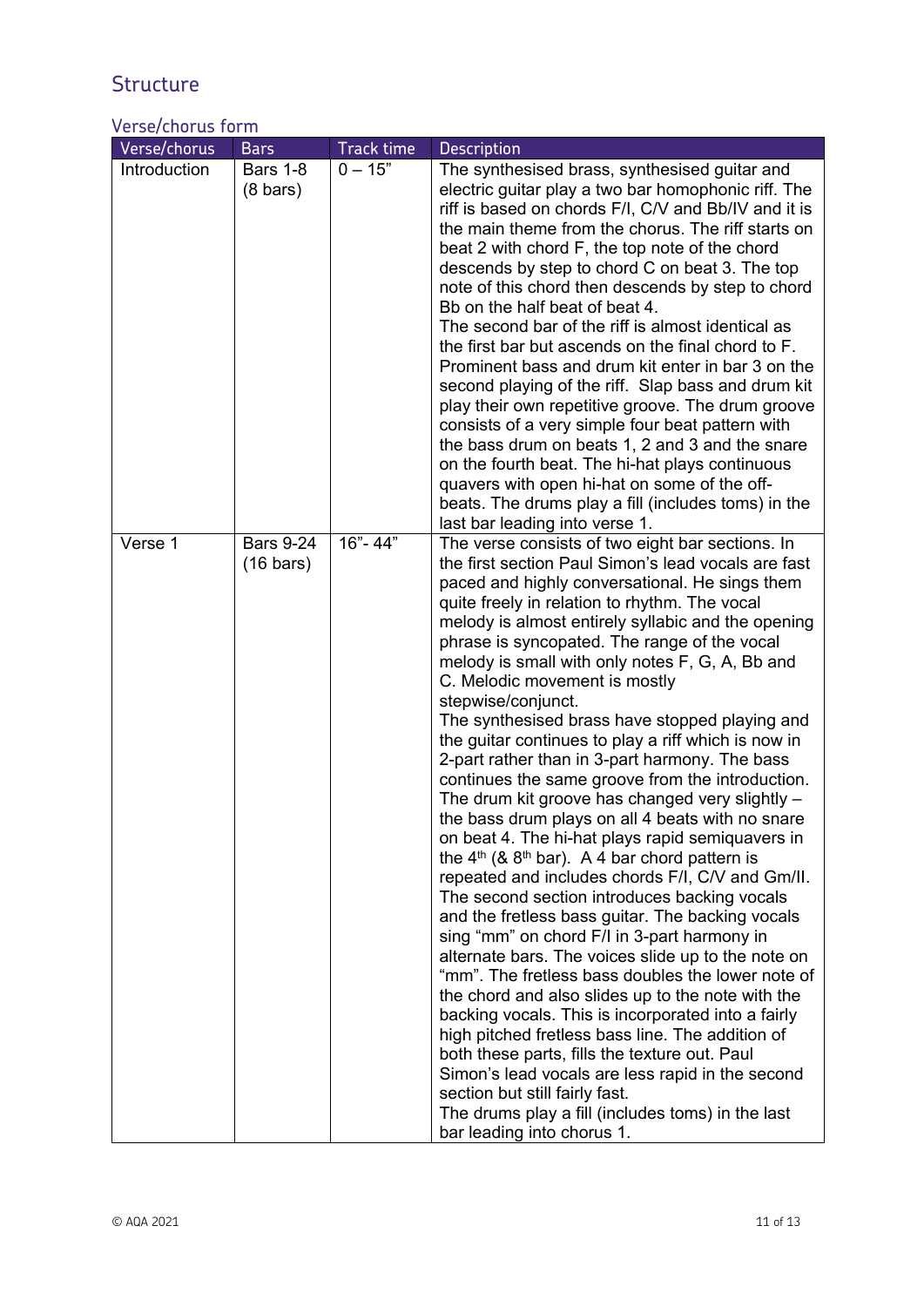| Verse/chorus<br>Chorus 1 | <b>Bars</b><br><b>Bars 25-</b><br>32<br>$(8 \text{ bars})$ | <b>Track time</b><br>44"-59" | <b>Description</b><br>The chorus consists of 24-bar phrases. Paul<br>Simon's lead vocals are doubled an octave lower<br>on opening phrase "If you'll be my bodyguard"<br>and "I can call you Betty" by another voice. The<br>synthesised brass and synthesised guitar join the<br>electric guitar to play the punchy 2-bar<br>homophonic riff from the introduction.<br>Backing vocals sing "shoo doo doo doo" doubling<br>the lower note of the homophonic riff an octave<br>higher.<br>The higher pitched fretless bass guitar part from<br>the second half of the verse has stopped playing.<br>The chord progression includes F/I, Bb/IV and<br>C/V. |
|--------------------------|------------------------------------------------------------|------------------------------|----------------------------------------------------------------------------------------------------------------------------------------------------------------------------------------------------------------------------------------------------------------------------------------------------------------------------------------------------------------------------------------------------------------------------------------------------------------------------------------------------------------------------------------------------------------------------------------------------------------------------------------------------------|
| Verse 2                  | <b>Bars 33-</b>                                            | 59"-1'29"                    | The drums play a fill (includes toms) in the last<br>bar leading into verse 2.<br>Repeat of verse 1 but with significant variations in                                                                                                                                                                                                                                                                                                                                                                                                                                                                                                                   |
|                          | 48<br>$(16 \text{ bars})$                                  |                              | melody and rhythm.                                                                                                                                                                                                                                                                                                                                                                                                                                                                                                                                                                                                                                       |
| Chorus <sub>2</sub>      | <b>Bars 49-</b><br>56<br>$(8 \text{ bars})$                | 1'29"-1'44"                  | Repeat of chorus 1 but the ending is higher than<br>in chorus 1.                                                                                                                                                                                                                                                                                                                                                                                                                                                                                                                                                                                         |
| Instrumental<br>verse    | <b>Bars 57-</b><br>72<br>$(16 \text{ bars})$               | $1'44" - 2'14"$              | 28-bar sections with a penny whistle solo. In the<br>first 8-bar section, each 2 bar phrase starts on<br>the second quaver of the bar (off beat) on high C<br>(2 octaves above middle C). The melody is<br>developed in the second section with each<br>phrase starting on A, 2 notes lower than in the<br>first section.<br>Rhythmically the solo is more folk-based with fast<br>rhythms including semiquavers, a sextuplet and<br>grace notes.                                                                                                                                                                                                        |
| Middle 8                 | <b>Bars 73-</b><br>80<br>$(8 \text{ bars})$                | 2'14"-2'29"                  | Based on the introduction with additional horns<br>playing the 2-bar homophonic riff.                                                                                                                                                                                                                                                                                                                                                                                                                                                                                                                                                                    |
| Verse 3                  | <b>Bars 81-</b><br>96<br>$(16 \text{ bars})$               | 2'29"-2'59"                  | Repeat of verse 1 but with significant variations in<br>melody and rhythm due to different lyrics.                                                                                                                                                                                                                                                                                                                                                                                                                                                                                                                                                       |
| Chorus 3                 | <b>Bars 97-</b><br>104<br>$(8 \text{ bars})$               | 2'59-3'14"                   | Repeat of chorus 2.                                                                                                                                                                                                                                                                                                                                                                                                                                                                                                                                                                                                                                      |
| Verse 4                  | <b>Bars 105-</b><br>120<br>$(16 \text{ bars})$             | $3'14" - 3'44"$              | First half of the verse is sung to "na na" and the<br>second half is without lead vocals.                                                                                                                                                                                                                                                                                                                                                                                                                                                                                                                                                                |
| Instrumental<br>break    | <b>Bars 121-</b><br>122(2)<br>bars)                        | 3'44"-3'47"                  | Fretless bass solo without accompaniment. The<br>solo consists of fast paced semiquavers and<br>covers a wide range in just 2 bars.                                                                                                                                                                                                                                                                                                                                                                                                                                                                                                                      |
| Outro                    | Bars 123 -<br>end                                          | 3"47 - end                   | 8 bar introduction followed by the chorus. Paul<br>Simon sings only the opening phrase of each 4-<br>bar phrase "If you'll be my bodyguard" and "I can<br>call you Betty". This is followed each time with 3<br>bars of falsetto "oohs". The 8 bar chorus is<br>repeated with a fade out.                                                                                                                                                                                                                                                                                                                                                                |